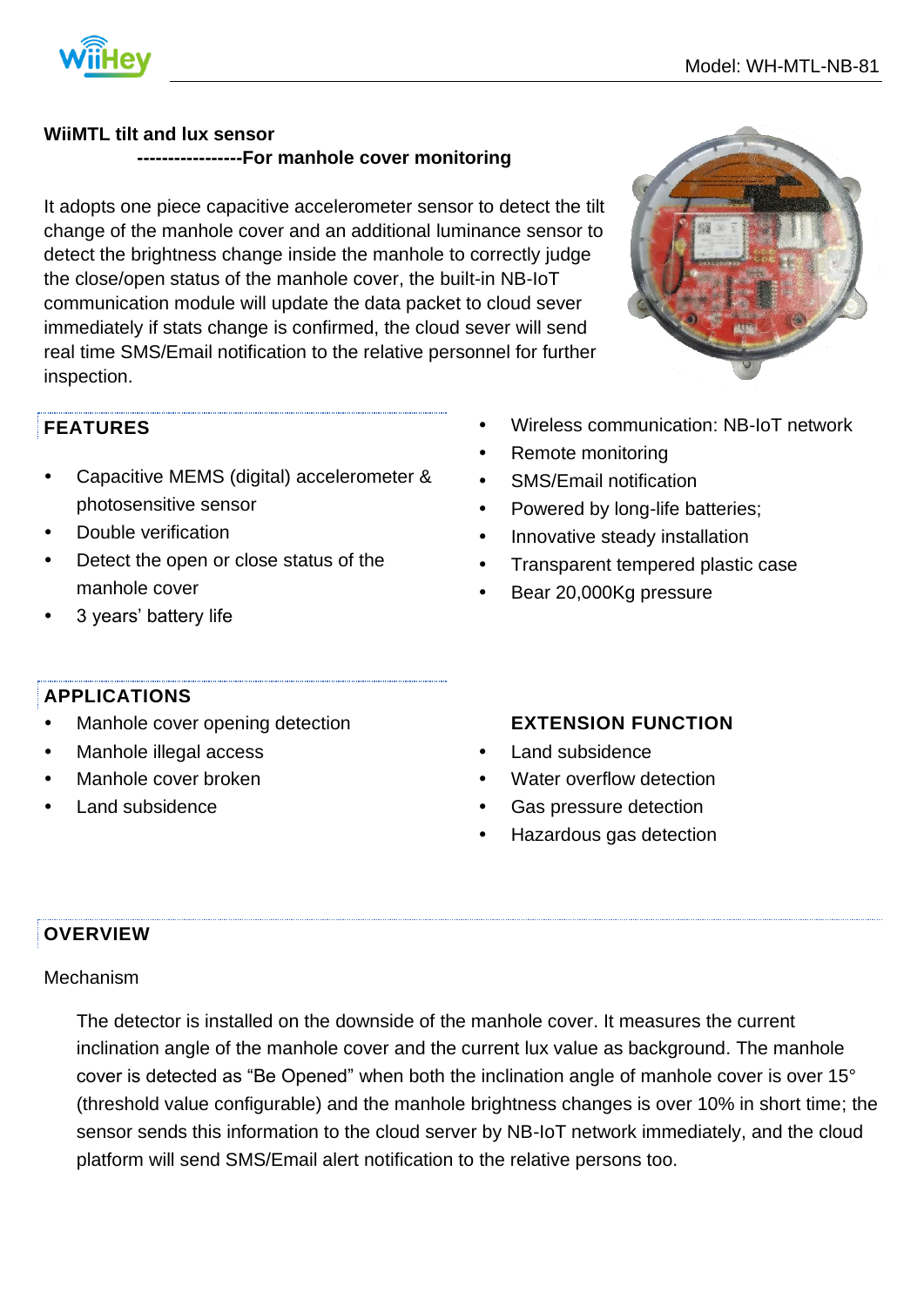

- The heart of the WiiMTL detector is a capacitive MEMS (digital) accelerometer sensor, it measures the acceleration change of X/Y/Z axis and then calculates the inclination angle if the manhole cover is opened or there is land subsidence.
- As auxiliary, there is a photosensitive sensor to detect the brightness of the manhole, it is an additional verification mechanism to check if the manhole cover is really opened, together with the inclination angle changes detected by the MEMS sensor.
- In other cases; the manhole cover broken is checked if the sensor detects the brightness change but the inclination angle change doesn't reach the threshold value, or the manhole's land subsidence is checked if the sensor detects the inclination angle change but there is no brightness change.

Each sensor continuously monitors the acceleration changes using advanced filtering and noise reducing techniques to avoid other vibration and inclination angle changes, eg. vehicles passing the manhole cover.

The WiiMTL detector adopts NB-IOT LPWAN IoT communications technology. It combines high transmission ranges of up to several kilometers in urban environments, with low power consumption. Data are transmitted to cloud data center for processing and fusion. Eventually, operators could view every manhole status from a cloud-based GIS dashboard and receive SMS/Email notification in real time.